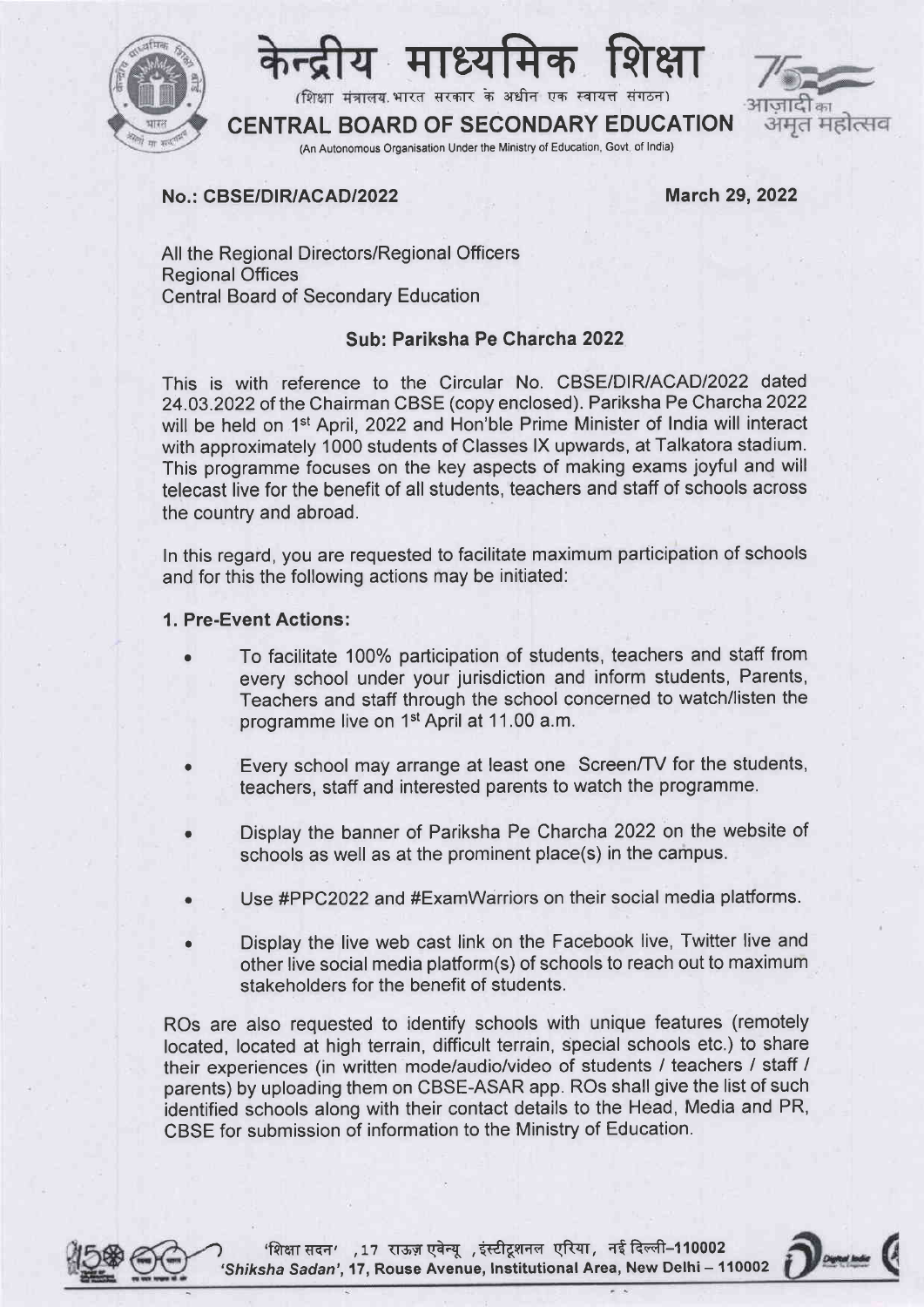



#### 2. Post-Event Actions:

- . Please note that schools shall upload at least one photograph of viewing the programme by students/teachers/staff/parents on the CBSE ASAR App. The number of total students and other details, participation should also be uploaded on the App. The schools may also upload one photograph of the event at the Mygov platform.
- o Experiences of students /teachers / staff / parents etc. may be captured in written / electronic mode (audio / video) and uploaded on ASAR App.
- RO Delhi East may contact all schools abroad for their full participation.

PPC 2022 is an event that celebrate the festival of exams that our students would participate every year. The discussions at PPC will give ample ideas to students to approach exams positively as well as in a stress-free manner. Since the programme will be of immense help to all stakeholders, wide<br>coverage may be given for the benefit of large number of coverage may be given for the benefit of large students/teachers/staff/parents across the country and abroad.

> (Dr. Joseph Emmanuel) Director (Academics)

#### Copy to :

- 1. The Secretary, CBSE
- 2. The Director (lT), CBSE
- 3. The Controller of Examinations, CBSE
- 4. The Head (Media & PR), CBSE



'शिक्षा सदन' ,17 राऊज़ एवेन्यू ,इंस्टीटूशनल एरिया, नई दिल्ली-110002 'Shiksha Sadan', 17, Rouse Avenue, Institutional Area, New Delhi - 110002

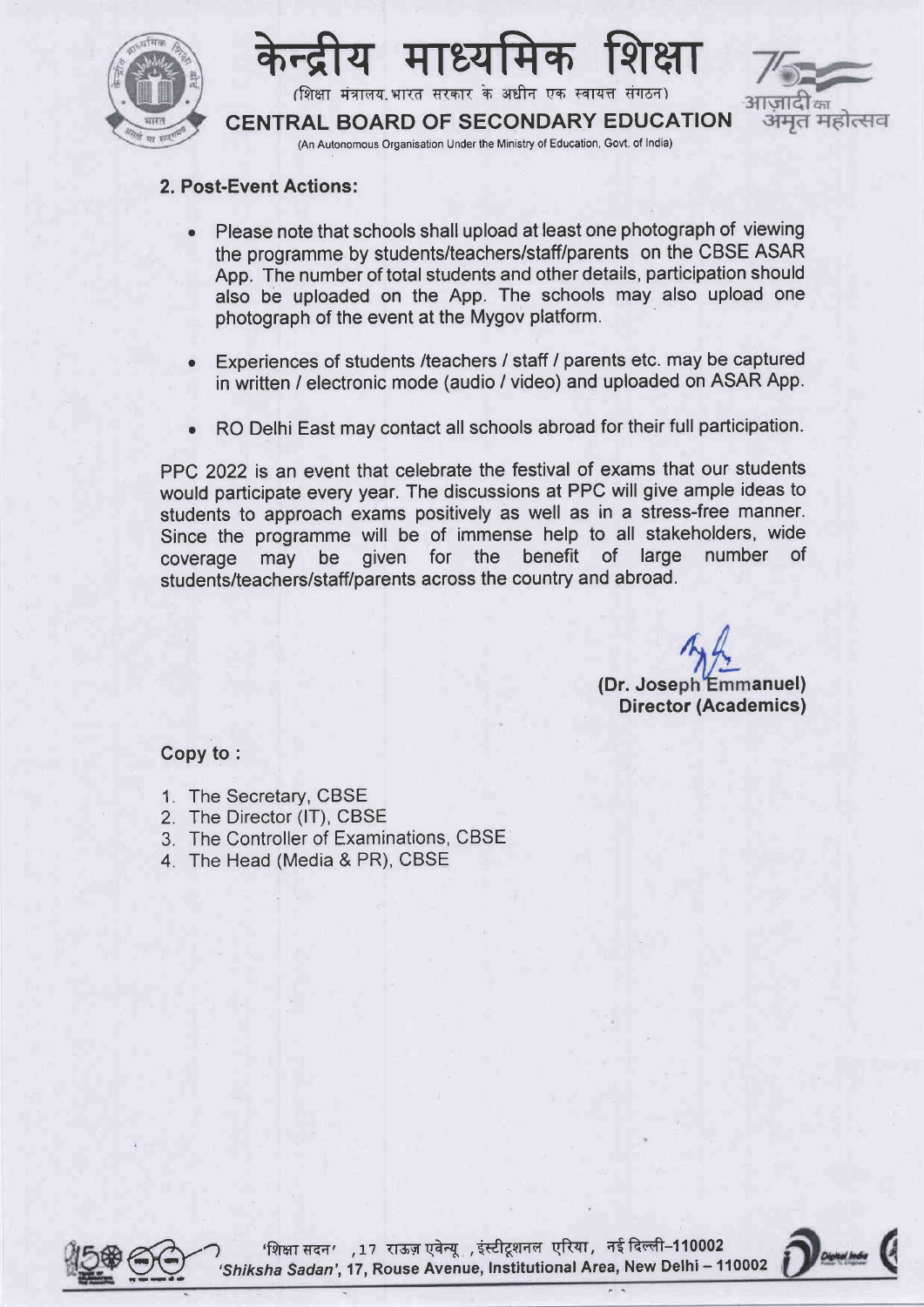



(शिक्षा मंत्रालय, भारत सरकार के अधीन एक स्वायत्त संगठन)



GENTRAL BOARD OF SECONDARY EDUCATION (An Autonomous Organisation under the Ministry of Education, Govt, of India)

### Circular No.: Acad - No.: CBSE/DIR/ACAD./2022/ Date: 24.03.2022

#### Atl Heads of lnstitutions affiliated to CBSE

## Subject: Live Broadcast of Pariksha Pe Charcha 2022 on April 1st 2022

Hon'ble Prime Minister of India will interact with approximately 1000 students from class 9<sup>th</sup> upwards on April1, 2022 for the Pariksha Pe Charcha 2022 (PPC 2022) at Talkatora Stadium, Delhi.

2. The programme will be broadcast live by Doordarshan through DD National, DD News and DD lndia. lt will also be available through live airing on radio channels (All lndia Radio Medium Wave, All India Radio FM Channel), Live web streaming on websites of PMO, Ministry of Education (MoE), Doordarshan, MyGov.in and Youtube channel of MoE' Facebook Live and Swayaprabha channels of MoE.

3. You are requested to take appropriate measures to ensure arrangement of TV and <sup>a</sup> facility for TV reception (including making alternate arrangements for continuous supply of racility for LV reception (including making alternate arrangements to commoders in the live<br>electricity) so that all students, teachers and staff of the school can view/hear the live address of Hon'ble Prime Minister of India.

4. Apart from TV broadcast, the viewing facility may also be arranged through Edusat and also on internet access devices (computer/laptops/mobiles, etc.). Web link will be shared shortly.

5. For schools located in remote areas where TV viewing /internet facility may not be feasible, radio /transistors may be arranged through which the students may listen to the Hon'ble Prime Minister's interaction.

<sup>6</sup>This program would focus on some of the key questions on examination, you are requested to ensure maximum participation of students, teachers, Guardians /Parents and staff at your school.

7. In view of ensuing examination season, this may be given TOP priority.

sd/- (Dr.Vineet Joshi) Chairman, CBSE



"शिक्षा केन्द्र" 2. सामदायिक केन्द्र, प्रीत विहार, दिल्ली-110092 "SHIKSHA KENDRA" 2, COMMUNITY CENTRE, PREET VIHAR, DELHI-110092